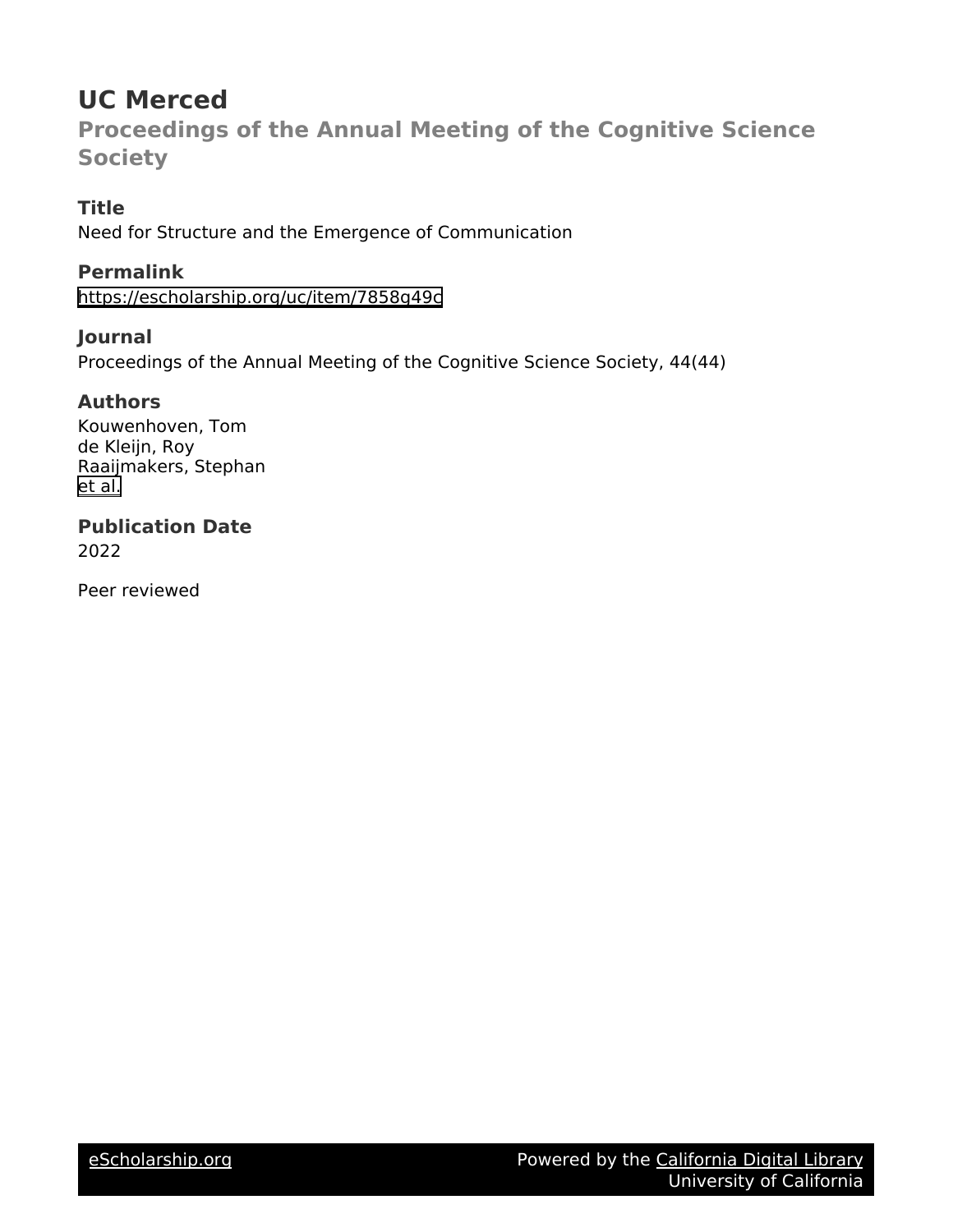# Need for Structure and the Emergence of Communication

Tom Kouwenhoven (t.kouwenhoven@liacs.leidenuniv.nl)

Leiden Institute of Advanced Computer Science, Creative Intelligence Lab, 2333 CA Leiden, Niels Bohrweg 1, the Netherlands

# Roy de Kleijn (kleijnrde@fsw.leidenuniv.nl)

Cognitive Psychology Unit, Institute of Psychology, 2333 AK Leiden, Wassenaarseweg 52, the Netherlands

### Stephan Raaijmakers (s.a.raaijmakers@hum.leidenuniv.nl)

Leiden University Centre for Linguistics, Leiden University, 2311 BE Leiden, Reuvensplaats 3-4, the Netherlands

#### Tessa Verhoef (t.verhoef@liacs.leidenuniv.nl)

Leiden Institute of Advanced Computer Science, Creative Intelligence Lab, 2333 CA Leiden, Niels Bohrweg 1, the Netherlands

#### Abstract

Language is a unique hallmark of humans, it is both learned and symbolic, which poses the problem of emergence: if neither form nor meaning is known, how can individuals communicate in the first place? The current study replicates work that investigates the emergence of signal forms and meanings and explores how *Personal Need for Structure* (PNS) of interacting partners can aid or hinder the emergence of communicative systems. We include an existing measure of personal need for structure to investigate its relationship with the emergence of such systems while participants play the embodied communication game (ECG). Similar to the original study, our work shows that a bootstrapping process and sufficient common ground are integral to the recognition of signalhood. Moreover, this process appears to be more successful for individuals who respond differently to a lack of structure as compared to their interaction partner. Contrary to what is usually assumed, our results indicate that not only *shared* expectations and biases seem to matter in communicative tasks, but that *diversity* in biases of communication partners can also be beneficial for the emergence of new communication systems.

Keywords: emergence of communication; language; evolution; embodied communication game; personal need for structure; PNS; cooperation; team differences

#### Introduction

Humans can share and accumulate knowledge through language, allowing them to pass on knowledge to new generations. Communication through language can be formulated as the joint action that emerges when speakers and listeners perform actions in coordination [\(Clark, 1996\)](#page-6-0), and uses signals that are both symbolic and learned. The emergence of signals is therefore a defining event in human cognitive evolution. However, the exact dynamics of language emergence—the settling of two individuals on an effective interchange through discrete, grounded symbols—is complex and not yet fully understood (Tylén, Fusaroli, Bundgaard, & Østergaard, 2013; [Scott-Phillips & Kirby, 2010\)](#page-7-1). If form and meaning are unknown, one fundamental question concerns the cooperative process of agreeing on what form should refer to what meaning [\(Oliphant, 2002\)](#page-7-2). This process has been studied quite extensively through laboratory experiments in which participants need to invent and negotiate novel signals to solve a communicative or cooperative task [\(Steels, 2006;](#page-7-3) [Scott-](#page-7-1)[Phillips & Kirby, 2010;](#page-7-1) Tylén et al., 2013). A general finding from such studies is that participants are able, through social coordination, to gradually establish conventions and develop a communication system. Consistently, researchers report on the importance of common ground and the reliance on shared biases and expectations between interacting partners in the road to success. However, building a completely novel system of signals from scratch is not easy and in such experiments it is often the case that not all pairs manage to solve the game. Analyses tend to focus on the conventions established in successful games, which has generated many insights, but we propose that a focus on differences in coordination outcomes and properties of the individuals involved can help to understand these dynamics better. In this paper, we show how sometimes diversity rather than alignment of initial cognitive biases and preferences of individuals might positively influence success in the social coordination of a shared language.

In essence, the emergence of signals can be formulated as a cooperation problem, where individuals have a common goal and need to figure out how to influence each other in an *initially unstructured* environment. It has been proposed that the emergence of language is influenced by human biases to prefer compressible, simple systems [\(Kemp & Regier, 2012;](#page-7-4) [Kirby, Tamariz, Cornish, & Smith, 2015\)](#page-7-5). Such a bias can, for example, drive the emergence of systematic structure over generations of transmissions [\(Kirby et al., 2015\)](#page-7-5). Individuals have been found to differ in their *personal need for structure* [\(Neuberg & Newsom, 1993\)](#page-7-6) which can affect problemsolving capabilities such as solving maths-problems [\(Svecova](#page-7-7) [& Pavlovicova, 2016\)](#page-7-7) and learning a foreign language or text comprehension (Eva, Silvia,  $& Dáša, 2014$ ). As such, the social coordination of a shared language, which is initially unstructured, can potentially be influenced by someones personal need for structure. We expect that PNS might affect how individuals act in language emergence tasks as well and investigate how a personal need for structure affects the evolution of a communication system that is created de novo.

549 In J. Culbertson, A. Perfors, H. Rabagliati & V. Ramenzoni (Eds.), *Proceedings of the 44th Annual Conference of the Cognitive Science Society*. ©2022 The Author(s). This work is licensed under a Creative Commons Attribution 4.0 International License (CC BY).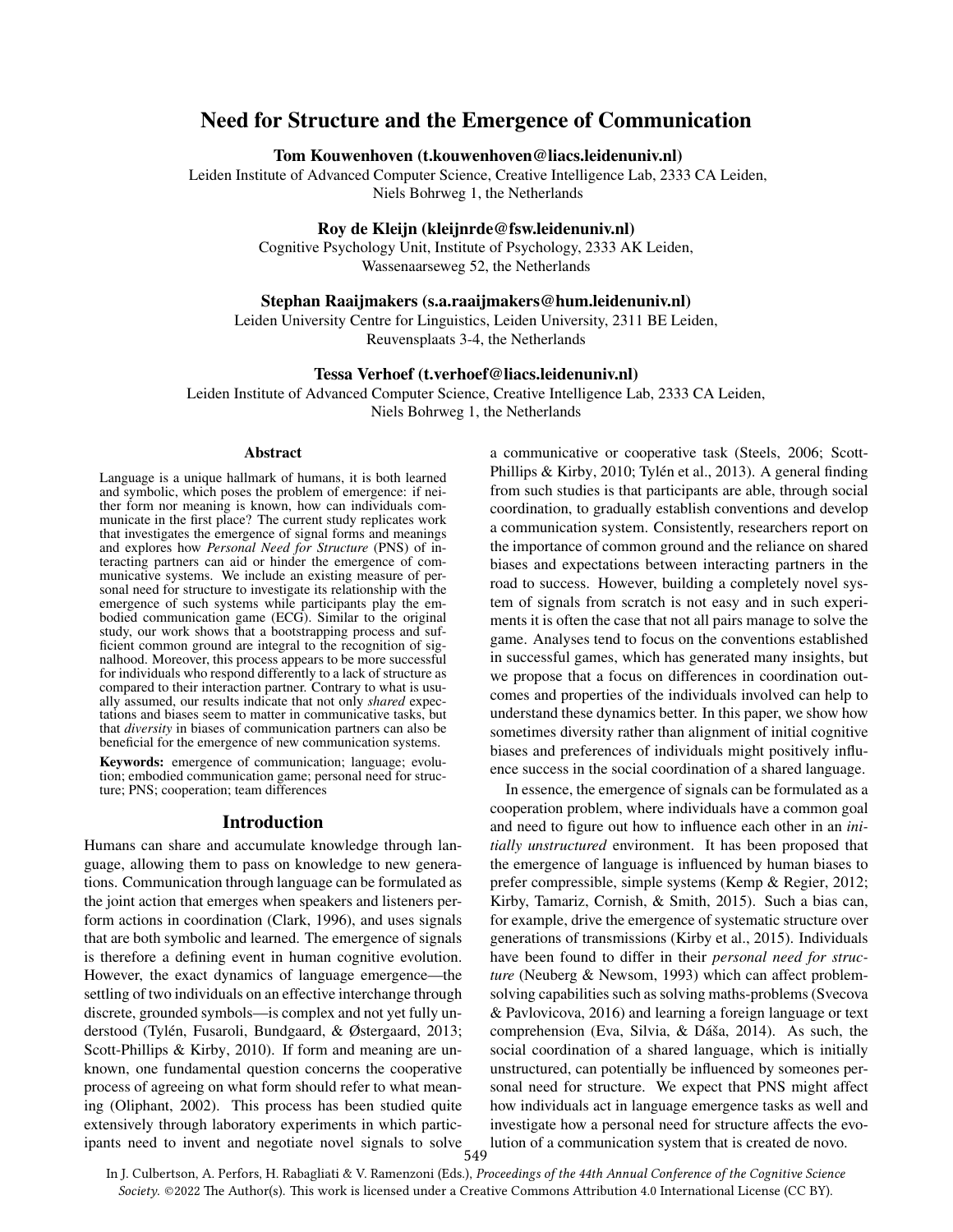Specifically, the experiment we present here was designed to study the relationship between personal need for structure as measured by the PNS questionnaire [\(Neuberg & Newsom,](#page-7-6) [1993\)](#page-7-6), its F1 and F2 sub-factors and the emergence of a communicative system while playing the Embodied Communication Game (ECG) [\(Scott-Phillips, Kirby, & Ritchie, 2009\)](#page-7-8), which is described in detail in the next section.

#### Background

The current study is based on an experiment designed by [Scott-Phillips et al.](#page-7-8) [\(2009\)](#page-7-8), who investigated the emergence of newly created communication systems when humans are not able to communicate verbally, or in any other conventional way. Participants played the ECG, a cooperative game, and the results revealed how signals acquire informative meaning without pre-defining a communication channel, roles of signaler and receiver, or a form space.

# The Embodied Communication Game (ECG)

The ECG is a cooperative two-player game that consists of two  $2 \times 2$  grid worlds, where players are embodied in the sense that they are given a physical form (a black square) to move around with. Each quadrant has one of four colors (red, green, yellow, blue), that is determined at random. The goal of the participants is to end on identically-colored quadrants and, if they do, score a point. Players can move within their own world and see movements in both worlds but can only see the colors of their own quadrants, showing the others' quadrants as gray (figure [1a\)](#page-2-0). Once finished moving, the colors of all quadrants are revealed to both players (figure [1b\)](#page-2-0) as means of feedback. The colors of the quadrants and starting positions of both players are randomly chosen with the proviso that there is always one overlapping color between both worlds so that it is always possible to score a point. Players are informed that their goal is to score as many consecutive points as possible, meaning that players cannot win by playing many games but must instead find a way to communicate reliably and coordinate behaviors with each other (see [Scott-](#page-7-8)[Phillips et al., 2009](#page-7-8) for a more elaborate explanation).

The setup of this experiment required participants to coordinate their behaviors by agreeing on what behaviors correspond to what meaning, and they had to find a way to signal that these behaviors were of communicative intent. This problem is solved when eventually movements between the quadrants come to be understood as communicative. It turned out to be a non-trivial task since only 7 out of 12 pairs managed to co-opt one's movements for the purpose of communication. [Scott-Phillips et al.](#page-7-8) [\(2009\)](#page-7-8) conclude that the problem of mapping form onto meaning is solved by finding sufficient common ground and bootstrapping new meanings upon that. As such, the authors suggest that the latter significantly increases the likelihood that a symbolic communication system emerges and that the emergence of dialogue is a crucial step in the development of a system that can be employed to achieve shared goals.

<span id="page-2-0"></span>

(a) Participants' view while playing



(b) Participants' view after both players pressed the spacebar

Figure 1: The game environment, [1a](#page-2-0) shows the view while players are moving, where movements from both, but only the colors from the participants' own world are visible. [1b](#page-2-0) shows the environment after both players are done with their movements. The colors of all quadrants are revealed to both players as means of feedback.

#### Successful interactions and shared expectations

Many studies involved the experimental emergence of artificial languages, where participants are not permitted to use conventional language systems [\(Steels, 2006;](#page-7-3) [Scott-Phillips](#page-7-1)  $&$  Kirby, 2010; Tylén et al., 2013). A task that is somewhat related to the ECG was studied in an experiment by [Galantucci](#page-6-2) [\(2005\)](#page-6-2). Here participants played a collaborative computer game and were required to develop new semiotic conventions, which map signals and meanings, to communicate information regarding their location using a novel communicative channel. Similar to the findings of [Scott-Phillips](#page-7-8) [et al.](#page-7-8) [\(2009\)](#page-7-8), not all pairs succeeded in this task. Moreover, pairs who did succeed differed widely in the manner and rate at which they managed to solve the game. Success in such tasks is typically attributed to feedback, alignment, shared biases and similarities between pairs, but a specific focus on the underlying mechanisms that allow some pairs to converge on a system while others can not achieve this is lacking. We are interested in precisely these dynamics and investigate how diversity of preferences and biases in pairs influences collaborative tasks.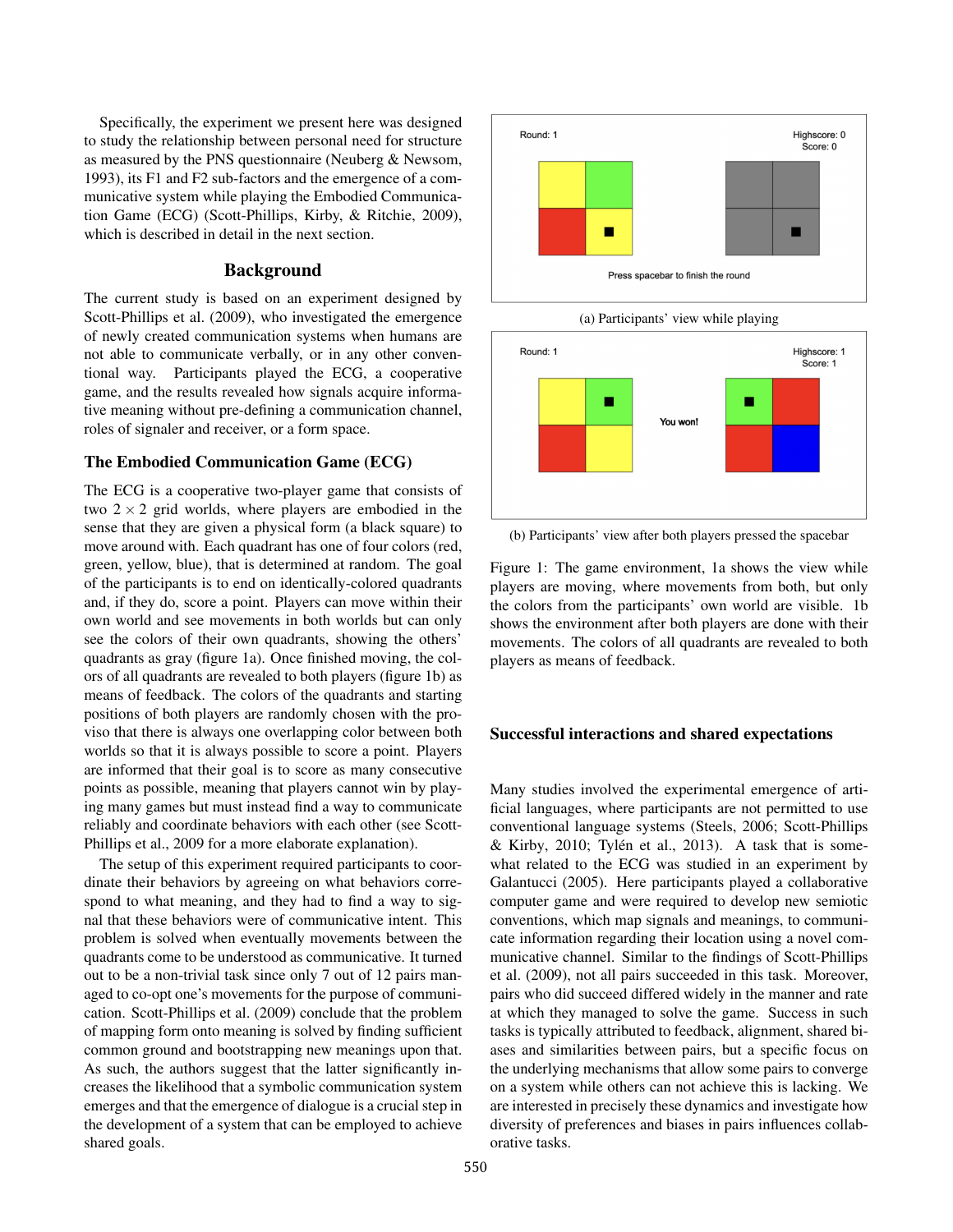### Personal need for structure

Individual differences in the desire for structure may influence how people understand and interact with their worlds. This desire is measured by the Personal Need for Structure Scale [\(Neuberg & Newsom, 1993\)](#page-7-6), which consists of 12 statements (e.g. "I enjoy having a clear and structured mode of life") that are answered on a 6-point Likert scale. It measures the tendency to seek structure in chaotic environments. It is characterized by a representation of simplified information and generalization of previous experience into fewer complex categories that an individual uses in new and ambiguous situations [\(Svecova & Pavlovicova, 2016\)](#page-7-7). Two conceptually different sub-factors are identified: the desire for structure in unstructured environments (F1) and an individuals response to the lack of structure (F2).

#### Current study

As mentioned above, reports on cooperative games and the emergence of communication often focus on the importance of common ground and the reliance on shared biases and expectations between interacting partners. However, we expect that differences can also play a role as interacting partners that differ might complement each other's shortcomings, which possibly aids cooperation. Arguably, the initial states of the ECG can be considered as an unstructured environment and thus may evoke different responses in humans that differ in PNS. We investigate precisely how PNS might affect the evolution of a communication system that is created de novo.

# Methods

Participants ( $N = 40$ : 31 females, 9 males;  $M_{\text{age}} = 22.12$ ,  $SD<sub>age</sub> = 3.56$ ) were recruited via two methods: the participant recruitment website from the Psychology department of Leiden University, and by the experimenters during lectures or other events. As a result, 20 pairs played the ECG. Upon arrival, they were given instructions about the experimental procedure and asked to take a seat behind a computer in two separate rooms. The entire experiment took place on two connected computers through a web application. Participants then read instructions that explained the goal and mechanics of the game and were given the opportunity to ask clarifying questions solely concerning the mechanics. This setup ensured that no conventional communication was possible and that the problem of signaling signalhood had to be solved by participants themselves. The pairs then played the game for 40 minutes uninterrupted, on average they played 255 rounds. Both players could move between the centers of each of their own quadrants using the arrow keys and finalized their movements with the spacebar, after which both players received feedback on their performance (figure [1b\)](#page-2-0) and continued to the next round. The game was stopped after 40 minutes, participants then filled out the PNS questionnaire and reported whether they thought that any communication occurred. If any, they described the communication systems they developed or attempted to develop. Finally, they were debriefed and given the opportunity to discuss their experience. This study was approved by the Psychology Research Ethics Committee of Leiden University.

### Measures

Game performance was measured using a score and high score. The score was increased by one point when both players ended on a quadrant with identical colors. The high score represents the number of consecutive successful rounds. PNS and its sub-factors were measured using a survey of 12 statements (see [Neuberg & Newsom, 1993](#page-7-6) to see all statements), where the sum of all answers defines PNS, a higher sum corresponds to a higher *need for structure*. Here, items 3, 4, 6, and 10 correspond to sub-factor F1 and items 1, 2, 4, 7, 8, 9, 11, 12 sum to F2. Finally, participants described the communication system they developed via three open questions. We cross–checked the post–game descriptions, in which the participants described their communication systems, with the corresponding game data to validate whether both players reported identical systems, and to identify emerging patterns.

#### Results

Statistical analyses were performed using *R* 4.1.0 [\(R Core](#page-7-9) [Team, 2021\)](#page-7-9) and the *BayesFactor* 0.9.12-4.2 package [\(Morey](#page-7-10) [et al., 2018\)](#page-7-10). Our results follow findings by [Scott-Phillips et](#page-7-8) [al.](#page-7-8) [\(2009\)](#page-7-8) in that out of 20 pairs, only 11 pairs managed to create a robust communicative system, confirming that this is not a trivial task. Participants perform on average 6.87 moves (*SD* = 5.86) per round and obtain a mean high score of 29.9  $(SD = 31.4)$ .

#### Emergence

The emergence of communicative systems happened in a similar manner to what was reported by [Scott-Phillips et al.](#page-7-8) [\(2009\)](#page-7-8), hence, we refer the reader to their article for a more elaborate description. Successful pairs typically converged on a default color, allowing them to score above chance levels, this happened for 12 out of 20 pairs (note that one pair was not able to further develop a communication system beyond a default color). However, this strategy failed when the default color was not available. Players typically responded to this by moving between quadrants, which could be recognized by the other as communicative (e.g. "No, not the standard color"). An initial convention was formed when these behaviors were recognized as signals. From here players could bootstrap their signaling behavior when there were no colors available for which a signal exists. These elaborate behaviors quickly became symbolic signals that participants explicitly recalled in their reports. The timing of convergence on a default color was crucial towards a high score; pairs that quickly settled on a default color typically evolved more elaborate and robust systems. These systems were idiosyncratic to the pairs that evolved them and consequently would not be useful to immediately communicate successfully with new unseen partners. We observed patterns that are similar to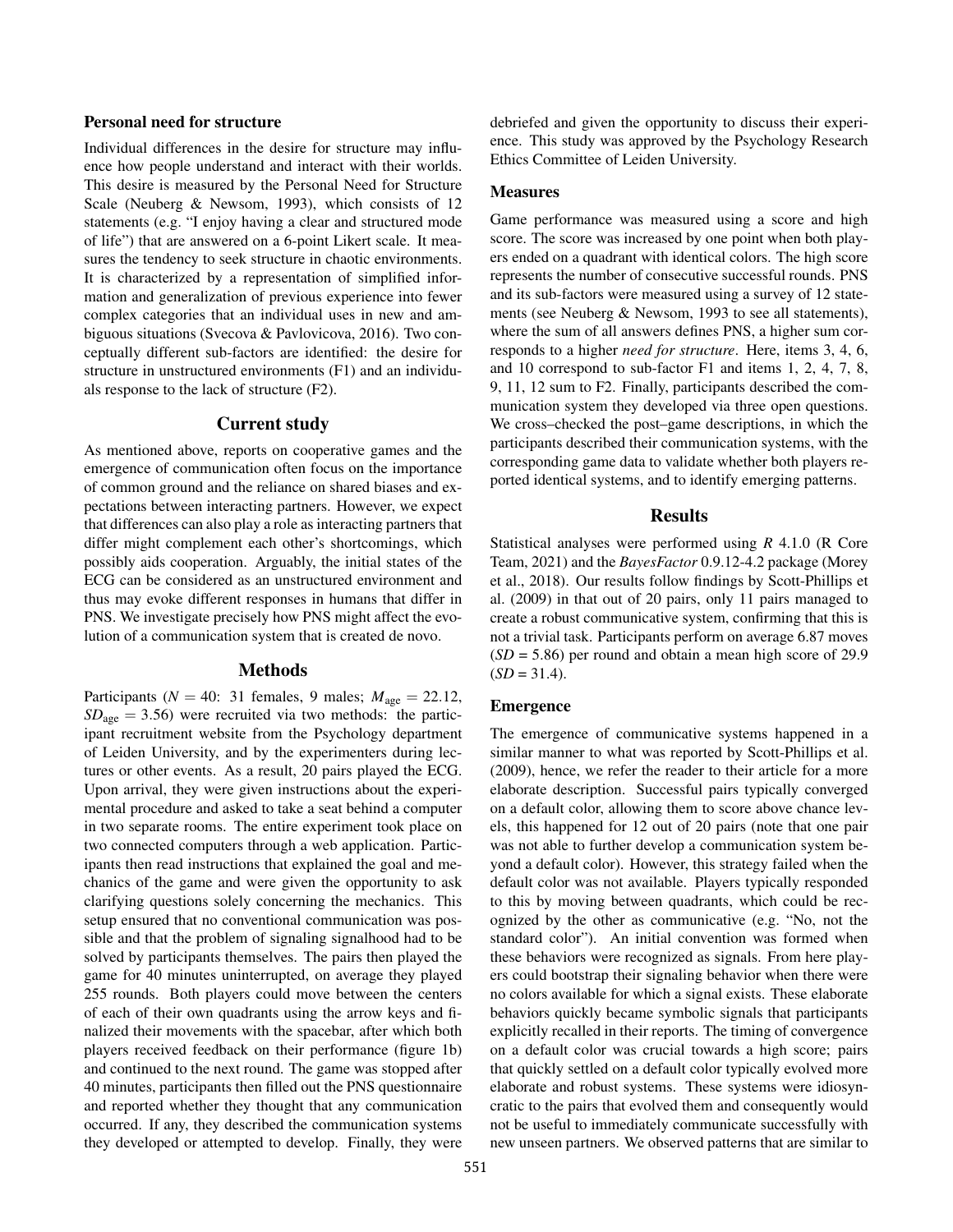<span id="page-4-0"></span>

Figure 2: The quadratic relationship between the average number of steps over all rounds and high score.

the original study, namely oscillating between quadrants, circles and U-shapes. An example system of a successful pair is as follows: red was the standard color, move there and wait for other signals. Green was indicated by moving in anticlockwise circles, yellow was signaled by clockwise circles, and blue was signaled by oscillating horizontally.

Successful pairs agreed on a color through dialogue. In a typical dialogue, one player initialized a signal after which the other copied it to confirm that color. However, when that color was not available the recipient became the signaler and suggested another color by using its corresponding signal. Such behavior continued until both players agreed on a certain color and finished the round. This robust system enabled participants to communicate successfully and gain high scores. We found that this is also reflected in the average number of moves participants made, where dialogue, quantified by the mean number of moves, has a quadratic relationship to higher scores,  $F(2,37) =$ 7.29,  $p = .002$ ,  $R^2 = .28$ ,  $R^2_{adjusted} = .24$  (see figure [2\)](#page-4-0). We also tested a linear relation between dialogue and high score, but found that this resulted in a lower fit  $(F(1,38) = 5.24, p =$  $.02, R^2 = .12, R^2_{adjusted} = .09$ . Moreover, the quadratic relation remains best when the two points larger than 25 moves are removed,  $R_{adjusted}^2 = .28$  for quadratic regression and  $R_{adjusted}^2 = .19$  for linear regression. Together this suggests that there appears to be an optimum number of moves: too few movements cannot convey communicative content, while too many movements can become confusing.

The reports of non-successful pairs typically describe that at least one participant tries to stick to its own system, not paying attention to the behaviors of the other. In some cases, participants even report having actively tried to communicate, whilst realizing that their teammate did not notice and thus decided to unsuccessfully submit to their dominance. This is not trivial and often fails. This again shows that settling on conventions and the emergence of a communicative system requires all members to actively cooperate and interact.

<span id="page-4-1"></span>

Figure 3: Pairs' difference in PNS score positively influences high score.

### Need for structure

Simple linear regression showed no relation between PNS (*M* = 41.8, *SD* = 8.78), F1 (*M* = 15.4, *SD* = 3.48), F2 (*M*  $= 26.4$ , *SD*  $= 6.53$ ), and high score or the average number of moves on an individual level. However, the ECG enforces team cooperation of both players, we therefore combined individual scores to calculate team scores and assess team performance. We computed the difference in PNS between the two participants and figure [3](#page-4-1) reveals that pairs with individuals that have a large difference in PNS score higher,  $F(1,18) = 4.869, p = .041, R^2 = .21, R^2_{adjusted} = .17$ . This means that partners that respond differently to chaotic environments perform better in the ECG than those that have both either a high or low personal need for structure.

# Comparing teams

As mentioned earlier, not all pairs managed to form a robust communication system and successfully communicate their intentions. To further investigate why some are successful and some are not, we labeled games based on self-reports that describe the communication system that was used. After playing the game, participants individually reported on the communication system they thought was present, and the answers to these questions were cross-checked between pairs and used to split the pairs into groups. Teams were labeled as *good*  $(n = 11)$  when both participants individually reported identical signals for the same colors. They are labeled *medium*  $(n = 3)$  when there was partial overlap or when there was only a default color, and *bad*  $(n = 6)$  otherwise. An analysis of variance (one-way ANOVA) showed that the mean high scores of these groups were significantly different,  $F(2,17) = 7.91$ ,  $p = .004$ . When we combined *medium* and *bad* performing pairs to have roughly equal sample sizes, again mean high scores were significantly different,  $t(18) =$ 4.07,  $p < .001$ . This is expected because when two players can both recall the same systems, they were probably also communicating successfully in many consecutive rounds.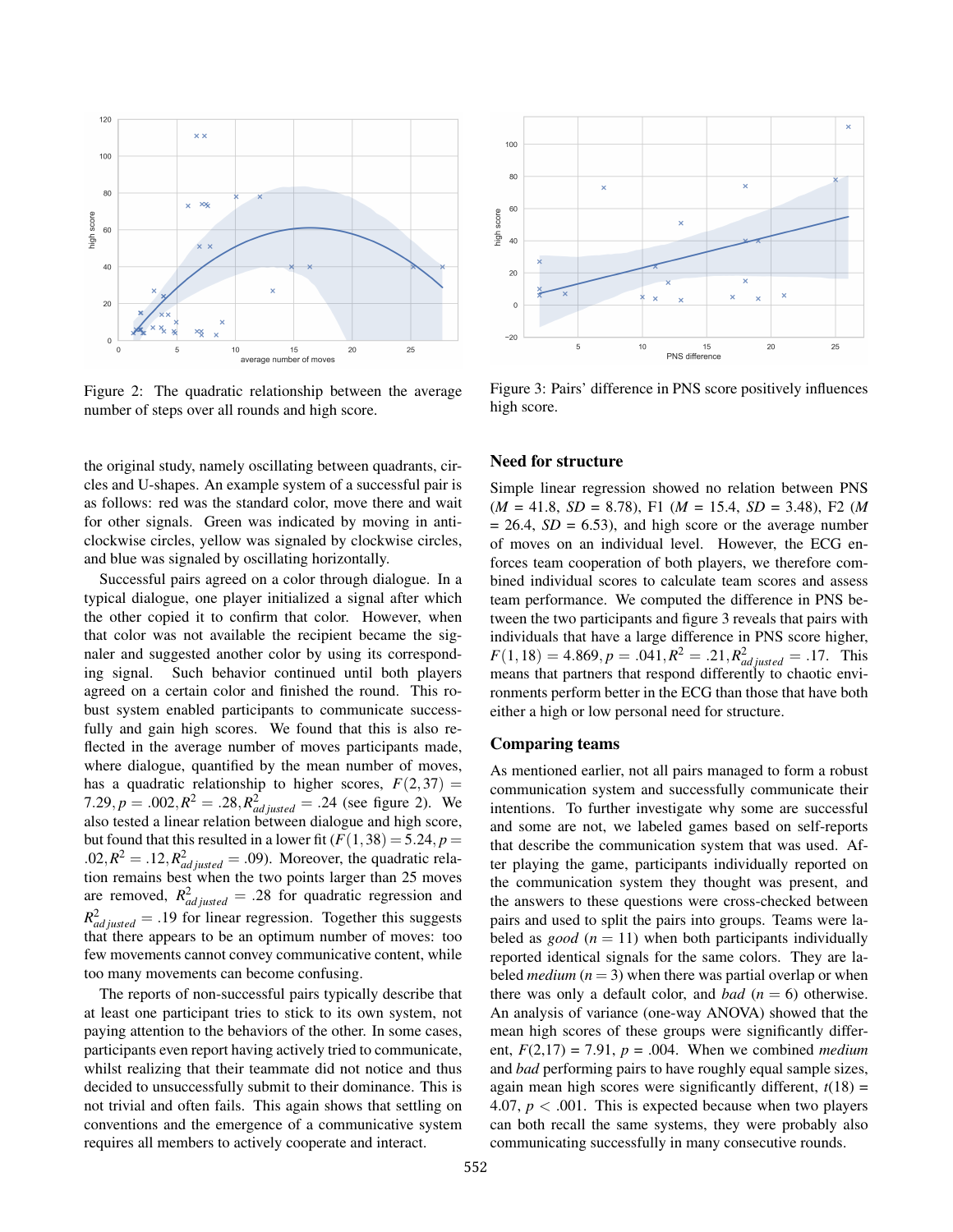Although figure [2](#page-4-0) shows that pairs which use more movements do not necessarily reach higher scores, when comparing the two groups we do see that teams that performed well in the ECG, on average, moved more than those who performed worse ( $M_{good} = 9.50$ ,  $SD_{good} = 6.58$ ,  $M_{bad} =$  $3.65, SD_{bad} = 2.29, t = 3.89, p < .001$ . This supports the assumption that well-performing teams have sufficient dialogue, which according to [Scott-Phillips et al.](#page-7-8) [\(2009\)](#page-7-8) acts as an indicator that a pair can be considered to have a robust system.

Figure [4](#page-6-3) shows the correlations between team measures for pairs labeled as good and medium or bad performing pairs. A significant relationship between the difference in PNS scores and the high score is present for good teams,  $r(9) = .693$ , *p* = .018. Since PNS is the sum of F1 and F2, it allows us to investigate the main contributor of this effect. Differences in desire for structure (F1) do not explain higher scores  $(r(9) =$ -.107, *p* = .754), yet differences in the response to the lack of structure (F2) do,  $r(9) = .78$ ,  $p = .004$ .

A Bayesian test for correlation between PNS difference and high score on good performing pairs yielded  $BF_{10:K=2}$  = 3.69, indicating PNS difference positively influences the high score. For F2 difference and high score,  $BF_{10:K=2} = 13.25$ , confirming that a greater F2 difference predicts higher high scores. We did not find these relationships in the group of medium and bad performing pairs. This could be expected since high scores, in general, were lower for these pairs. Figure [3](#page-4-1) shows that, although pairs with the largest differences in PNS or F2 tend to score the highest, a relatively large difference in PNS or F2 does not necessarily lead to a higher high score. We also observe pairs with a medium difference in PNS or F2 that do not perform better than the lowest scoring pairs in general. This indicates that diverse reactions to chaotic environments may be beneficial in establishing communication systems, but it does not guarantee success.

#### **Discussion**

In this paper we describe an experiment in which participants played the Embodied Communication Game from [Scott-](#page-7-8)[Phillips et al.](#page-7-8) [\(2009\)](#page-7-8) and we replicated their findings, while also introducing a novel way of comparing differences in game success. Paired participants had a shared goal whilst they did not have access to conventional means of communication. As such, they had to create a novel communication system that allowed them to coordinate their intentions. This non-trivial cooperation problem was typically solved through the formation of initial conventions (common ground) and a bootstrapping process. We extended the original work by incorporating a measure that allowed us to compare cognitive traits of cooperating individuals and found that a difference in personal need for structure between partners influenced the emergence of the communication systems in this game.

It is important to note that the current sample size limits the possibility to make far-reaching generalizations, but the results reveal intriguing relationships that provide insight into the working mechanisms of the emergence of communication systems and may inspire future work. When looking at individual participants, no measure of personal need for structure, PNS, F1 and F2 correlated with high scores. However, when comparing partners in a team, we found that team measures—defined as the difference of pairs' individual scores—influenced performance. Greater differences in PNS and F2 positively correlated with a teams' high score. Situated in the ECG, this entails that pairs of individuals that respond differently to unstructured situations were more successful in building a communication system together. A split of pairs into *good*, *medium* and *bad* teams revealed that this relation is only present for well-performing teams. We therefore concluded that, while our results indicate that diverse reactions to a lack of structure may be beneficial in creating a communication system together, this difference does not necessarily *guarantee* better performance in the ECG. Many other factors of course influence the complex process of social coordination, and here we have identified one, but we suggest other factors and interactions between them should be studied as well. We propose to not only further investigate the relation of PNS to the creation of novel communication systems but also to include analyses on other personality traits such as the Big Five personality inventory [\(McCrae, Costa, &](#page-7-11) [Martin, 2005\)](#page-7-11) or other questionnaires that assess personality traits (e.g. leadership, submissiveness). This would allow us to investigate further how various combinations of traits influence the creation of novel communication systems and create a deeper understanding of what might lead to success in collaborative tasks.

Human language is highly structured. It is suggested that systematic patterns emerged in language because humans are naturally biased towards compressible systems, through a general preference for simplicity [\(Kemp & Regier, 2012;](#page-7-4) [Kirby et al., 2015\)](#page-7-5). Here, we investigated the influence of such a *bias for structure* in a task where participants had to cooperate and coordinate their signals. These biases also significantly affect the emergence of structure in language as languages are learned and transmitted across generations [\(Kirby,](#page-7-12) [Cornish, & Smith, 2008;](#page-7-12) [Theisen-White, Kirby, & Oberlan](#page-7-13)[der, 2011;](#page-7-13) [Verhoef, 2012;](#page-7-14) [Kirby et al., 2015\)](#page-7-5). Such experiments of iterated transmission often also expose participants to initially unstructured systems, which then gradually become structured over generations of transmission. Yet, diversity in the bias for structure has never been used as a factor in these studies, as such we propose there is an opportunity to further investigate this by assessing how differences in PNS may affect the emergence of patterns in transmission chain experiments like those of [Kirby et al.](#page-7-12) [\(2008\)](#page-7-12); [Theisen-White](#page-7-13) [et al.](#page-7-13) [\(2011\)](#page-7-13); [Verhoef](#page-7-14) [\(2012\)](#page-7-14). This could reveal whether besides the processes of transmission and interaction [\(Kirby,](#page-7-15) [2017\)](#page-7-15), a direct individual need for structure, or differences therein indeed affect the evolution of signals. If the latter is true, this would provide more evidence for the benefits of diverse members in collaborative tasks. The effect of diverse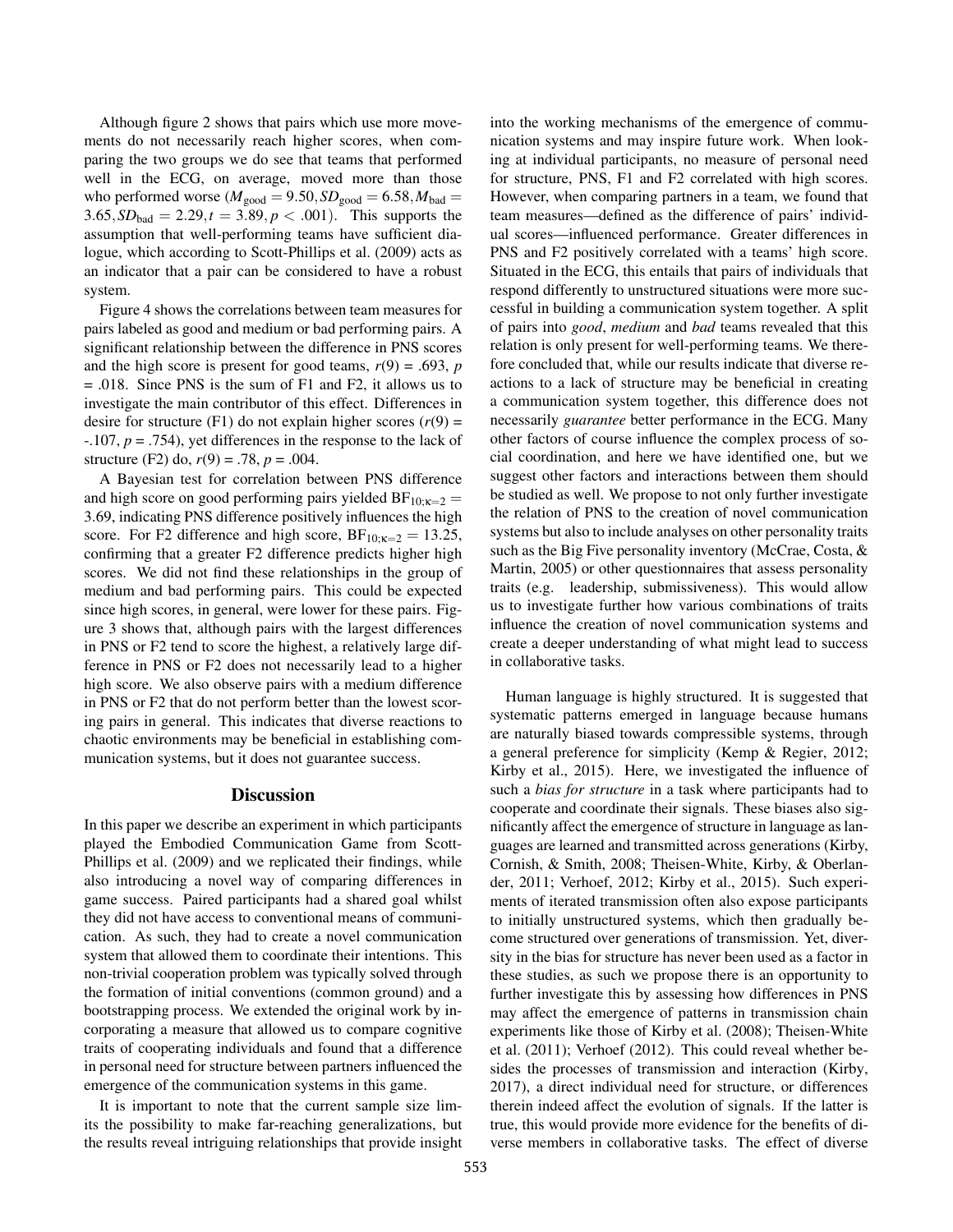<span id="page-6-3"></span>

Figure 4: Comparison of the relations between all measures for good performing pairs (left) and medium or bad performing pairs (right). For good pairs there is a positive correlation between *PNS dif*, *F2 dif* and *high score*. These relations are not present for medium or bad pairs. In both groups *F2 dif* correlates with *PNS dif*, while *F1 dif* does not, indicating that *F2 dif* is the main contributor of the relation between *PNS dif* and *high score*. Note: the color represents the correlation coefficient and the annotations correspond to p-values.

members in groups on emergence of signaling systems can also be investigated when the ECG is adapted to accommodate groups instead of pairs. It has been found that communicating with multiple interaction partners introduces pressures that result in more stable shared vocabularies [\(Raviv,](#page-7-16) [Meyer, & Lev-Ari, 2019\)](#page-7-16). In combination with our findings (i.e. that the ECG is a non-trivial task for pairs), we speculate that establishing common ground and emerging signals in the adapted ECG will be more difficult for groups but that once these are in place, will be more robust. We moreover expect that groups consisting of diverse members that score differently on PNS will benefit from this and obtain higher high scores.

It seems obvious why alignment in expectations may aid cooperation, it makes it easier to coordinate and predict the moves of another player. The reason why diversity in expectations may be beneficial in cooperation tasks may be less intuitive, but we suggest that differences between interacting partners might complement each others' weaknesses, possibly aiding cooperation. In light of the ECG, this happens when one partner actively tries to create structure, while the other is looking for structure.

### Conclusion

In general, we argue that novel insights can be obtained if we do not only focus on the systems invented by successful pairs in communication game studies but also investigate what might separate those who score high from those who perform worse. Contrary to what is usually assumed, namely that overlap in cognitive biases and similarities in expectations drives the emergence of shared systems (Tylén et al., [2013;](#page-7-0) [Scott-Phillips & Kirby, 2010\)](#page-7-1), we found that differences in personal need for structure also matters in cooperative tasks and that diversity of communication partners might be beneficial for the emergence of new communication systems. While more evidence is needed to support this benefit, we speculate that differences in biases or personalities can aid by complementing weaknesses of partners in unfamiliar collaborative situations such as language evolution. As such, we propose that novel insights can be obtained by focusing on targeted differences between interacting pairs that have not been able to successfully communicate. We suggest including other personality traits and investigating the exact workings of the dynamics between mixed prior expectations, personality traits and the emergence of novel communication systems.

# References

- <span id="page-6-0"></span>Clark, H. H. (1996). *Using language*. Cambridge University Press.
- <span id="page-6-1"></span>Eva, S., Silvia, H., & Dáša, M.  $(2014)$ . Personal need for structure in relation to language variables. *Procedia - Social and Behavioral Sciences*, *159*, 665-670. doi: https://doi.org/10.1016/j.sbspro.2014.12.458
- <span id="page-6-2"></span>Galantucci, B. (2005). An experimental study of the emergence of human communication systems. *Cognitive Science*, *29*(5), 737–767.